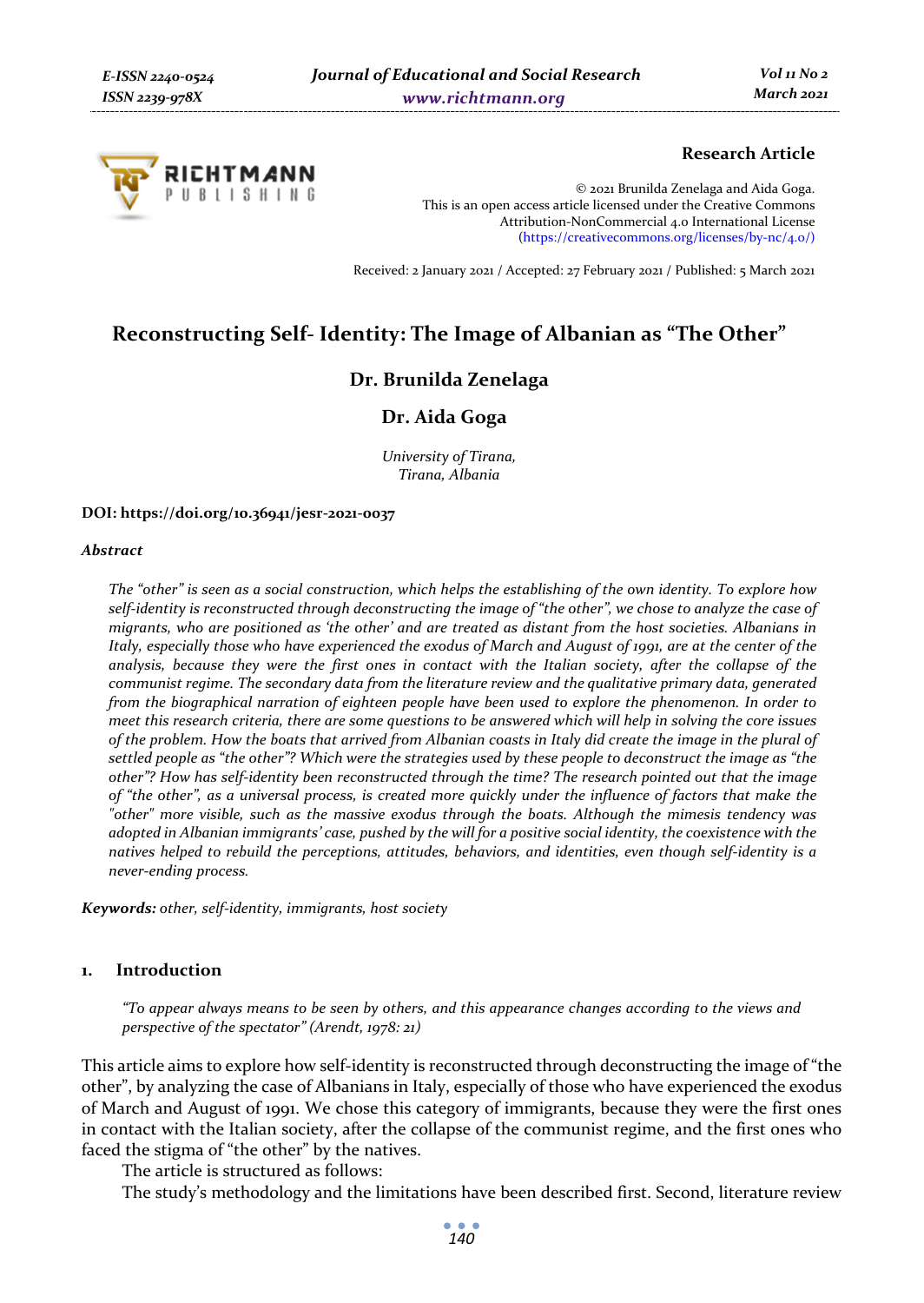helped to contextualize the image creation of "the other" in a diachronic perspective, focusing on the case of the Albanians in Italy. Third, the creation of the "image in plural" has been explained, through some data about the massive Albanian immigration through boats toward the Italian coast in 1991. The section is enriched with narration from biographies of people who participated in the study. Next, the process of "the other" deconstruction through mimesis tendency has been analyzed, through secondary data from literature review and from the narrations of study participants. The last part of the article explores how Albanian immigrants reconstructed their self-identity through the coexistence with the natives.

#### **2. Methodology and Limitations**

This paper explores how self-identity of "the sea people" was constructed, through the deconstruction of the "other", not only from the secondary data from the literature review but also from the qualitative primary data, generated from the biographical experiences of eighteen people, who lived the period of migration in March and August of 1991, sailing from Albania to the Italian coasts. The use of the qualitative method in migration studies is very common. Qualitative methods in general, and biographical ones in particular, help to take into account the context of any 'rational' decision making and the meanings and interpretations that actors ascribe to their actions and the actions of others (Iosifides & Sporton, 2019: 13). Autobiographical methods are also appropriate for studies related to identity formation. Hall suggests that "our identities reflect the common historical experiences" (1990: 223). Thus, in this article, using autobiographic qualitative methods helps to understand the process of social image and identity construction of the "sea people" in the host country. The purposive sample was used to gather the qualitative data.

Narratives of autobiographies have been gathered from people, carefully selected to cover a crosssection of migrant backgrounds and experiences. People who gave their biographies were from 38 to 75 years old where 10 of them were men and 8 of them were women. 14 people have directly participated in the migratory process in 1991, and 4 others focused on the experience of a family member who has migrated during that period. 12 people currently live in Italy, 2 in Albania, and 4 in other countries.

Findings from the narratives have been developed through the thematic analysis.

Some questions that drove the research are: How the boats that arrived from Albanian coasts in Italy did create the image in the plural of settled people as "the other"? Which were the strategies used by these people to deconstruct the image as "the other"? How has self-identity been reconstructed through the time?

This article's purpose is not to make an in-depth historical analysis of the Albanian migration in the beginning of the nineties, but it aims to explore how the image as the "other" of Albanians, who arrived in the coasts of Italy from the Adriatic Sea in 1991, in March and August, was built and their strategies to set up their self-identity. For this reason, what helped in developing all of this are the secondary data and the biographical analysis of the people's narrations who experienced that period. Because of the statistically non-representative nature of the sample, which is common in qualitative studies, the generalization of the findings is limited.

#### **3. Literature Review**

There is a very extensive literature dealing with the issue of "the other"(Beauvoir, 1952; Lacan, 1966; Hegel, 1977; Duncan, 1993; Crang, 1998; Staszak, 2008), but this article referred to the Staszak definition (2008:2), according to whom, "the construction of "the otherness" is the result of a discursive process, by which the dominant in-group constructs one or many dominated out-groups, by stigmatizing a difference- real or imagined- presented as a negation of the identity...". According to him (Staszak, 2008), geography serves as a factor that has reproduced the otherness, especially the Western construction of otherness. Also, according to Levinas (1948), the other is a neighbor, and the self is constituted in its relation with that other-as-neighbor.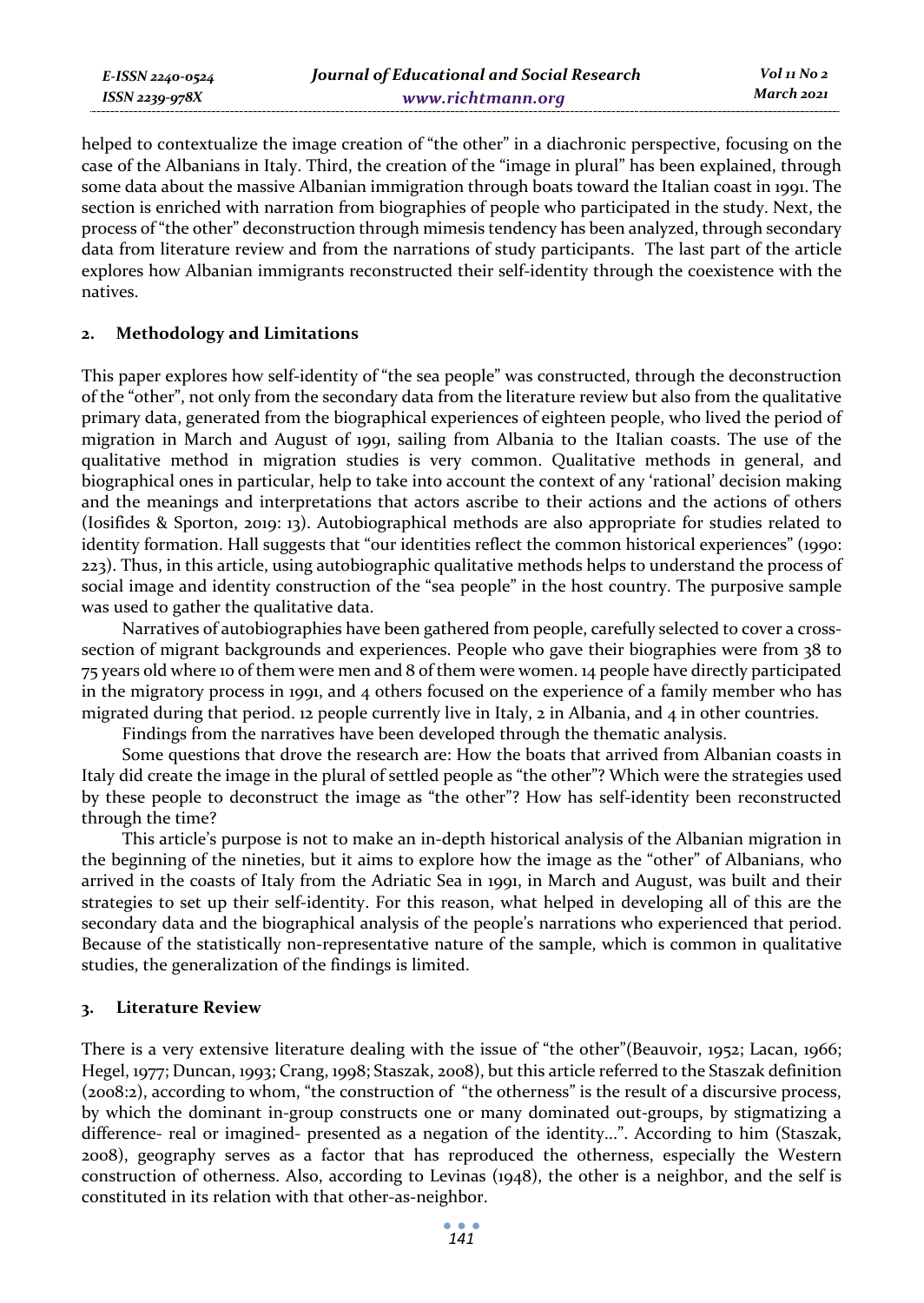Hegel's idea of "…I do not exist unless there is the Other…" (1977) serves as a contribution to understanding self-identity as a construction with the others or better saying a social identity. Many other scholars have spoken about different approaches to identity (Mead, 1967; Isaacs, 1975; Tajfel and Tuner, 1979; Tajfel, 1981; Giddens, 1991, Maalouf, 2001; Bauman, 2003), but in this paper, we refer to the Theory of Social Identity given by Tajfel. "Social identity" is defined as "that part of the individuals' selfconcept which derives from their knowledge of their membership of a social group/ groups together with the value and emotional significance of that membership" (Tajfel, 1981: 255). Such identification gives way to the protection and strengthening of self-identity. Maximizing the positive qualities of the group in which the individual belongs and minimizing the positive qualities of the other group leads to the increased differences between the two groups.

Although the focus of this article is not to give a historical overview of Albanian immigration to Italy, it is worth considering some data of Albanian migration toward Italy in a diachronic perspective, to contextualize the creation of the image of Albanian as "the other" in the Italian society.

During the communist regime (1945-1990), Albania has been one of the most isolated countries in the world, with very low standards of living, compared with the other Eastern European countries. Since 1990, the country has been facing an unstable political situation, with social insecurity and extreme economic poverty. Unemployment affected about 40% of the population, the average monthly salary reached \$20, inflation grew steeply, and the industrial and agricultural sectors were collapsing (Mary Ward Loreto Foundation, 2019: 14).

Despite their isolation, through television channels and radio broadcasts, Albanians secretly followed the developments of various countries around the world, especially of those geographically close countries like Italy and Greece, creating the dream of "a promised land" beyond the borders of Albania.

The first wave of Albanian post-communist migration took place in the mid-1990s, when about 5,000 Albanians invaded some of the Western embassies in Tirana. This was marked as the symbolic act of 'migration' on foreign soil (Ibid), or better a "sign" of it because the most symbolic mass migration of Albanians was to follow with boatloads of them, which arrived on the southeastern coast of Italy in 1991 (Misja, 1998: 18). Italy, only 40 miles away from the Albanian coast, became very attractive for many Albanians, especially at the beginning of the 1990s. The first massive exodus was that of March 1991. Around 28,000 Albanian people arrived in Italian coasts at that time (Ibid). The Albanians were kept waiting in rows in Brindisi and in military accommodations for some days before the Italian government decided to accept them (King & Mai, 2002).

During the first Albanian democratic elections held on March 31st 1991, the Communist Party won two-thirds of the seats, but their victory made many people lose hope that the system of the liberal democracy would ever be installed in Albania. This was considered as the main reason that ignited Albanians towards another massive exodus.

The second exodus of this phase is known as the Exodus of August with over 20,000 Albanians reaching Italy and being repatriated after being closed for several days at the Bari Stadium (Devole, 2008: 10). The Albanians of the Embassies and those of March 1991 have been treated as refugees because of the difficult political situation in Albania, but the ones who immigrated in August 1991 were not considered political refugees. Albania had other democratic elections in March 1991.

According to King and Vullnetari (2003), much of the movement of the post-communist period in Albania has been chaotic, clandestine, and hence poorly recorded. The post-communist Albanian migratory crises of the 1990s inaugurated a new phase in the history of the relationship between Italy and Albania and transformed their imaginary, socioeconomic, and cultural liaisons (Mai, 2011: 4).

In addition to the "Embassy phase" and the "Mass exodus of 1991", other phases of this emigration have occurred from 1991 until now. During 1993-1996 a large number of Albanian immigrants, mainly unemployed, landed clandestinely off the Italian coast.

After the Pyramid crisis in Albania in 1997, another flux of 18.000 emigrants addressed to Italy. This raised great concern in Italian public opinion and led to major investment in Albania in an attempt to restore order and limit the impact on Italy (Chaloff, 2008: 7). After the Kosovo crisis in 1999, many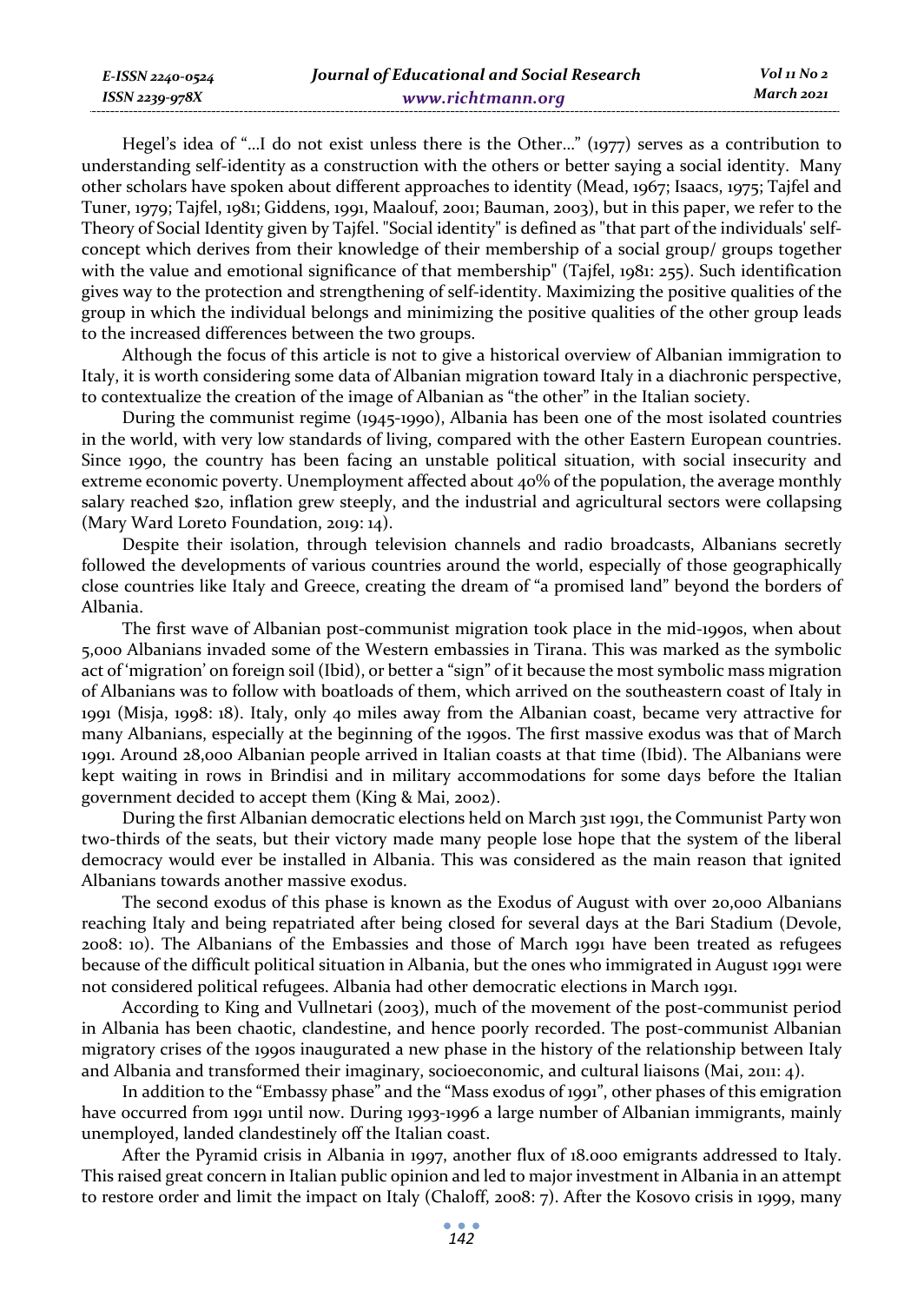| E-ISSN 2240-0524 | Journal of Educational and Social Research | Vol 11 No 2 |
|------------------|--------------------------------------------|-------------|
| ISSN 2239-978X   | www.richtmann.org                          | March 2021  |

Albanians from Albania mixed with Albanian from Kosovo land along the Italian coasts. Even though after the 2000s there was no mass influx of migrants to Italy, also due to the increase of maritime border control by the Italian and Albanian authorities, the emigration of Albanians to Italy has continued in other forms such as family reunifications, labor contracts, and other forms of chain migration. According to ISTAT the number of Albanians in Italy until December 31, 2019, was 440.850 inhabitants and composes  $8.3$  percent of all the foreign population in Italy<sup>1</sup>.

It is worth mentioning that the communist regime in Albania lasted almost the same as Christian Democracy in Italy. After the collapse, Italy was given new strong recommendations by the European integration. The crisis of the early 1990's in Albania allowed Italy to exercise responsible foreign policy, on one hand directing humanitarian operations in Albania, and on the other hand by tightening attitudes towards immigration, especially on the eastern border of Adriatic (King& Mai, 2008: 6). Unlike Albania, which in the late 1980's experienced an extreme economic crisis, Italy's GDP per capita was above the OECD average by 1980's and continued since the mid 1990's (Pinelli et al, 2012). This socio-economical difference between two countries takes an important significance on understanding the Italian-Albanian relationship onward.

Italian-Albanian relations did not start in the early 1990's, of course. In the first part of the century these relations were shaped by Italian imperialist. When Italy's Fascist government came to power, Italy gradually reestablished its grip on Albania, launching it as an informal protectorate that later gained full protectorate status. The political coalition that brought Italy out of the Second World War built the Italian Republic around its democratic constitution, reshaping national identity around the values of the anti-Fascist liberation movement. The take-over of the communist regime in postwar Albania broke the close relationship between the two sides of the Adriatic. Eventually, not only Italian memory of colonialism in Albania but the neighboring country itself gradually disappeared from Italian collective representations. At the institutional level, Italy had almost no foreign policy towards Albania. Only during the 1980's Italy eventually made some efforts to undermine Hoxha regime, but these were weaker than those of other western countries. Italian TV images of a prosperity unknown to Albanians appeared at a time when Albania was facing a devastating economic crisis and, at the beginning of the 1990's, the regime's narrative of the "misery of capitalism" seemed like a terrible farce (Chiodi & Devole, 2006).

### **4. The Boats and the Image in Plural of "The Others"**

The mass migration profoundly affected Italian public opinion and the future perception of migration in general in Italy; even today, these rusty ships reappear in newspapers to symbolize immigration (Chaloof, 2008: 5). It was just the beginning of what is called "the culture of immigration" that would support movers and non-movers and would facilitate network building between origin and destination populations (Cohen, 2004).

S.S a woman 38 years old, describing her experience of immigration, stopped at childhood memories:

*"I remember my father came home early that day, which was unusual of him. He sat next to my grandmother and mother and whispered as he did not want to disrupt our peace. ʽ All my friends are begging me to go, I also think I should". My mother went silent. My grandmother put her hand on top of my father's hand saying: ʽ If you love me just a little bit, please do not go ʽ. Some people looked at the exodus as the beginning of a long cavalry of struggles. They hoped that Albania had just begun to change, and it would give them all the possibilities of a better life that people were looking to pursue abroad. My father never left, but I wish he had".* 

<sup>&#</sup>x27; https://www.tuttitalia.it ⁄statistiche ⁄cittadini-stranieri ⁄albania/Albanesi in Italia - statistiche e distribuzione per *regione. Accessed on 02 January 2021*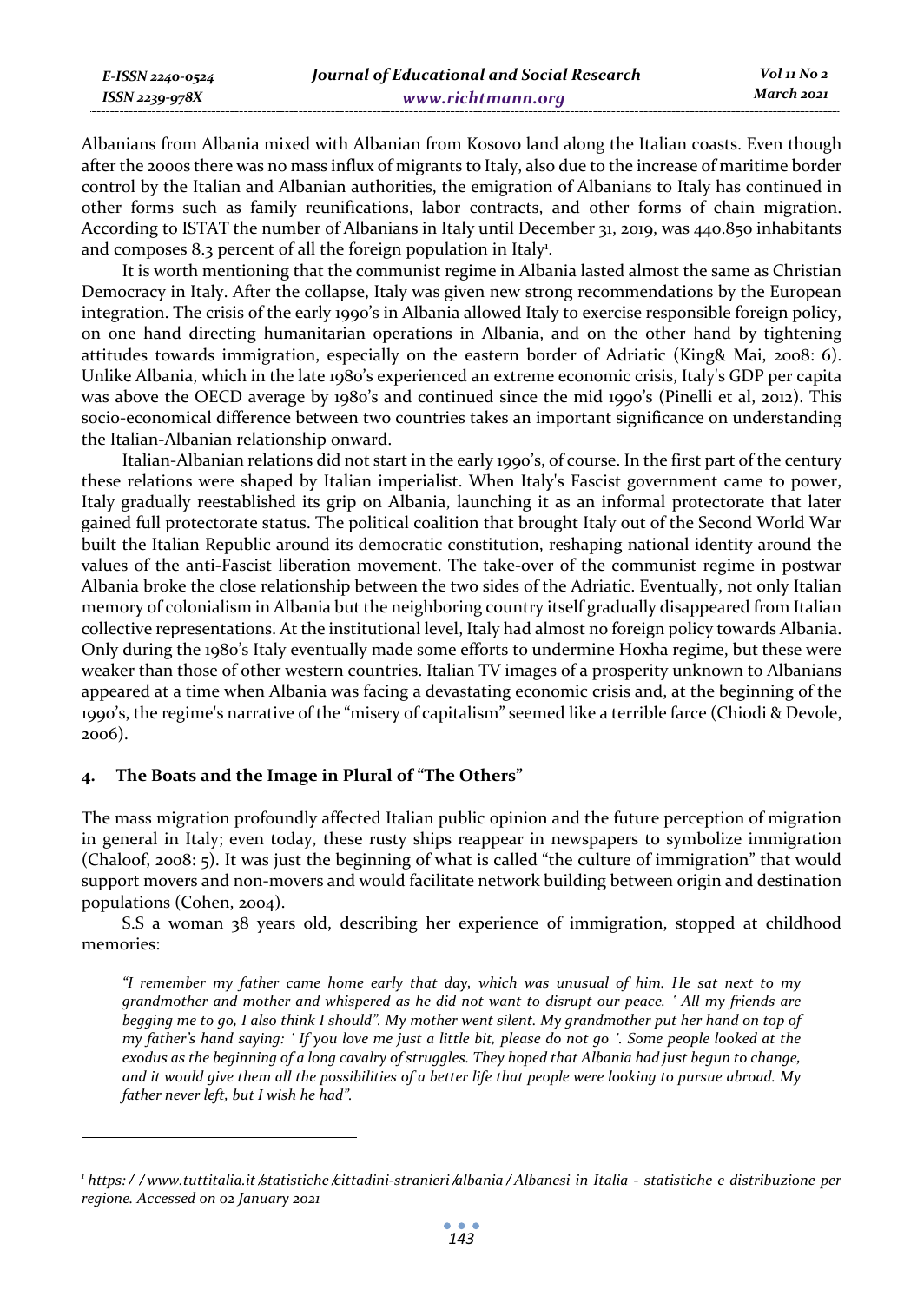The famous Albanian photographer Gani Xhengo took the mythical photos depicting ships with thousands of people in the port of Durrës, departing for Italy in August 1991. Lost in an emotional past, he remembers:



**Source:** http://www.panorama.com.al/eksodi-biblik-porti-i-durresit-para-25-vitesh-ne-fotografi/

*"The photo was taken on August 7, 1991 in Durrës. It was a beautiful sunny day, not windy. as it is usually in Durrës. "Vlora" ship was holding about twenty to twenty-five thousand citizens. In the port's landline, about one kilometer long, were about five times more people following the situation that was created. The distance from the ground to the ship was approximately one hundred meters. This distance also held dozens of others who wanted to board this ship, fighting with the sea… At all costs they wanted to get on the boat. Even though the boat was full…they tried. They kept trying. A dramatic atmosphere was created in the port, a difficult, heavy, shocking atmosphere, for all of those watching and for myself. Of course, even today the August exodus is remembered as very dramatic and spectacular. Something like this was probably never seen anywhere in the world. This photograph along with many others were used as advertisements in Europe"2 .* 

"Vlora", a ship called after one of the most important cities in Albania, was transporting sugar from Cuba, and had been transformed into a symbol of the immigration flow of Albanians toward Italy at the beginning of the 90's. Thousands of people, some of them armed, obliged the captain of the ship to go to Brindisi (around 150 km away from Durrës), but the Italian authority changed the direction of the ship, sending it to Bari. People were sheltered in "Stadio della Vittoria" in Bari, some of them had been deported, and some others had found a way to escape from the stadium (Morgoglione, 2012).

In an interview given in 2016, Mr. Nicola Montano, the head of Bari Port Customs Police, at that time, shows:

*"People screamed 'Viva l'Italia!'. It was like being in a stadium where the national team played, but the fans were not Italian, but rather Albanians on a ship. It was also a beautiful moment of reflection. How was it possible that despite their situation they were so happy? Hadn't they read the Italian newspapers that stated Albanians had to go home?" (Esparza, 1991).* 

*<sup>2</sup> https://www.youtube.com/watch?v=lv7xE\_90AwY*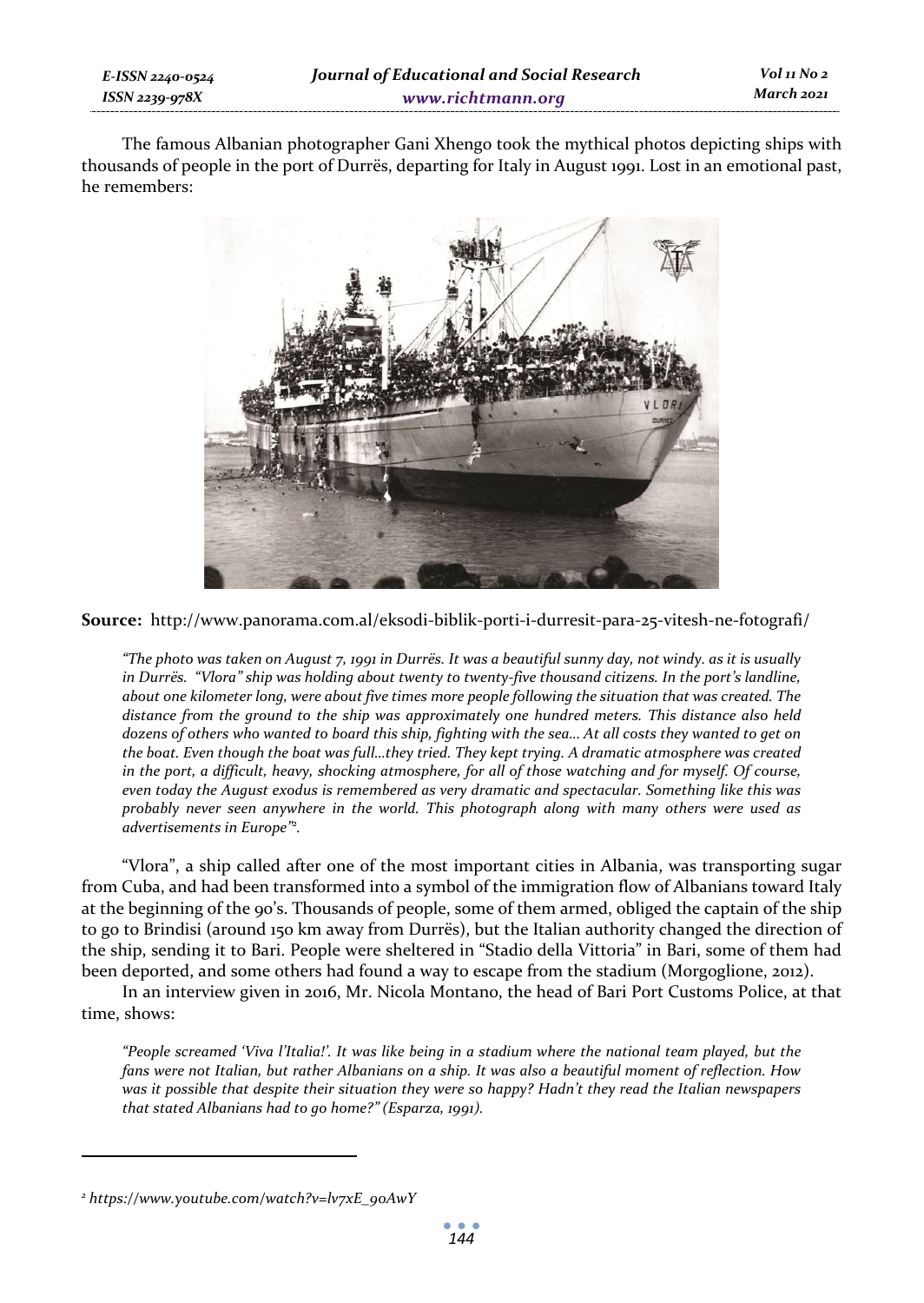It is not by accident that the population of Bari in Italy was massively mobilized, making an astonishing and startling reception for refugees from Albania. Despite the initial reactions, the media of that time lined up in solidarity with the Albanians settled in their country. The images of desperation – in a period when Italian public opinion was still caught up in the enthusiasm over the collapse of Berlin Wall – were met with solidarity. In March of 1991, immigrants' ships were welcomed as 'Adriatic brothers' escaping from 'darkness of communism' (Zinn, 1996: 241-49). At that time Martelli Law granted to these immigrants, work, and residence rights. But soon, fearing the arrival of another large influx of refugees from Albania, Italian government officials categorically refused their admission and were determined to discourage the arrival of others through the forced repatriation of these immigrants. By the mid 1990's, unregulated traffic of immigrants, drugs and arms across the Straits of Otranto had become a visible problem for police and public opinion. During this period, intense activity by Italian Coast Guard and border authorities led to numerous naval interceptions. Thousands of Albanians were sent back without ever setting foot on dry land or caught near the beach shortly after landing in Puglia (Chaloff, 2008: 6-7).

Some of the questions that arise are: How did ships, which arrived in Italy from Albanian coasts, create the image of "the others" for the settled people? How differences on political, economic, social and cultural settings between Albania and Italy in the beginning of the 90's have contributed on this process?

M.R., 65 years old, was 35 when he landed for the first time in Italy by the ship. He lived in Durrës, a city 37 km away from Tirana, the capital of Albania. M. was one of the first people to have information about the "opened gates" of the Durrës Port.

*"I remember that day very vividly. There were six of us (friends) waiting for the right moment to board the ship. We came in Italy with a motorboat called "Alba", and we felt like it was a sunrise for us, the sunrise of hope, the sunrise of a better life.* 

 *The biggest concern I had was the fact that I had not informed my wife of my departure. There were no mobiles at that time. There were about six hundred people on the motorboat. We figured that some other friends were on the same boat as it was normal to board the boats but abnormal to stay in Albania. After two days of cruising, the boat reached the Italian coast on March 6, 1991. I was faced with the most challenging experience of my life, full of expectations, but also full of dilemmas. In Italy people were generous with us, but they knew nothing about us. They thought we were primitive people, "people with a tail", but we were just people in search of our dignity…"* 

According to King and Mai "the ship is a symbol of the 'immigrating crowd', since it gathers the greatest mass of immigrants in a single confined space, berthing on the shore of 'fortress Europe'. The images filled the Italian TV screens and the pages of the print media, not to mention a controversial Benetton poster and Gianni Amelio's celebrated film L'America (1994)" (King & Mai, 2008). Such images created the perception that Albanian immigrants were clandestine, illegal, and uncivilized. The image of the ships in Italian coasts helped the creation of the immigrants' image in plural there, meanwhile in other Western Countries, Albanian immigration has been "less spectacular".

According to Ferruccio, the perceptions of Italian (and Greek as well) authorities about Albanian immigration as a 'crisis' and a kind of desperate emergency, have led to Albanians being portrayed as dangerous immigrants coming from a country in crisis. Albanian immigration is constantly associated with predictions of bankruptcy. Above all, Albanians have been stigmatized and associated with criminality and moral degradation, in particular drugs, smuggling, violent behavior and prostitution, and more generally poverty and misery (Ferrucio, 1998). According to Jelloun "Poverty has always been badly received and has been the cause of rejection and exclusion. Change can only be accepted with the condition that the individual is wealthy, or at least there are means to hide and make this change invisible" (Jellown, 2008). Campani stressed the fact that the reaction has been strongly driven by Italian media, which has a tradition of stereotyping immigrants: before the arrival of Albanians, Moroccans and Tunisians were routinely associated with crimes such as drug-dealing and theft (Campani, 2001).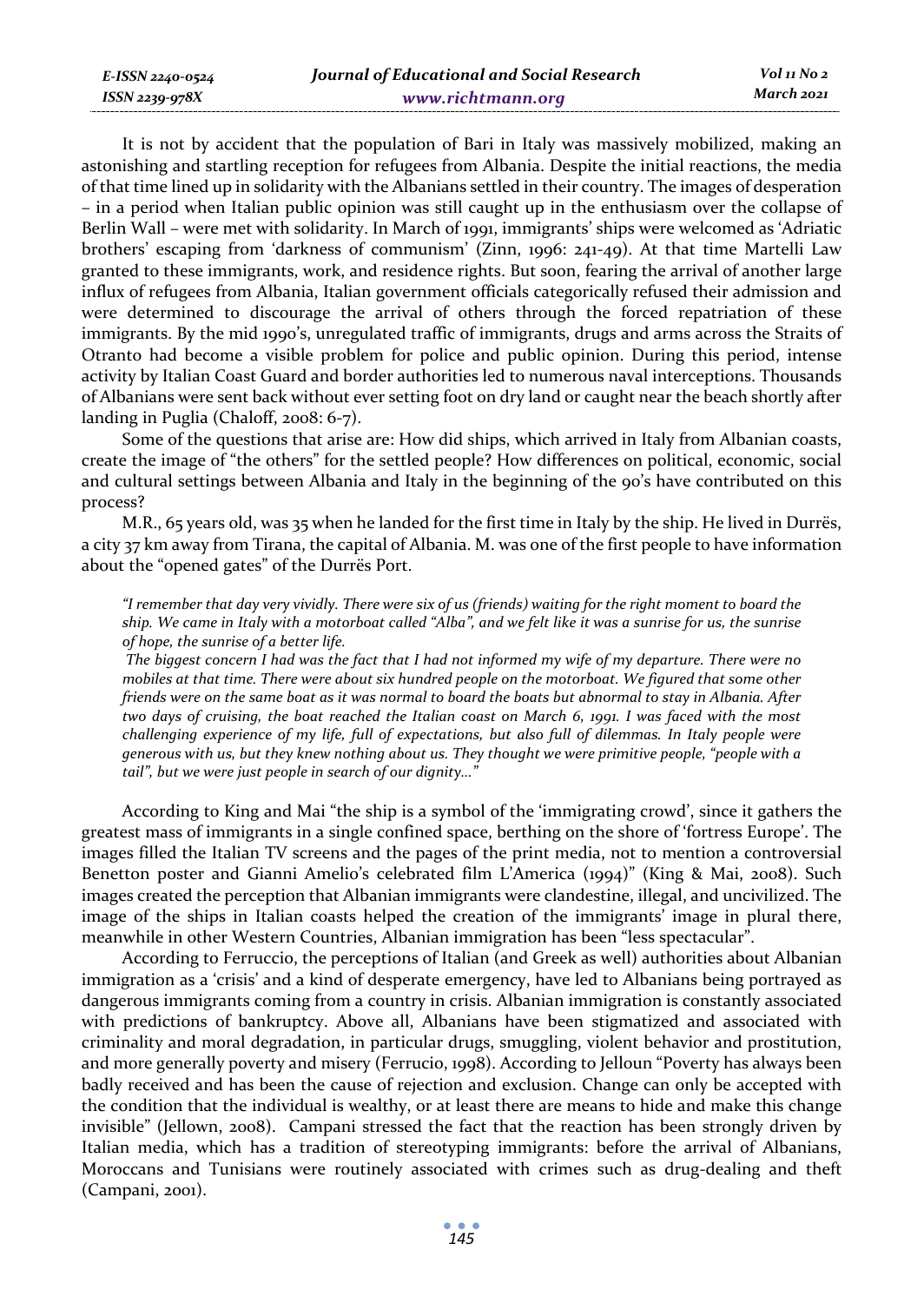As a matter of fact, Italian media, has strongly influenced before the 1990s as well, on the immigration of Albanians to Italy. According to Nick Mai, the Italian television serves as a 'catalyst' for immigration of Albanians toward Italy (Mai, 2005). "Migratory flows seem to implicitly conceive of the relation between media consumption and mobility in terms of a magnetic attraction of countries who 'watch' Western television programs (and 'send' immigrants) to countries who 'send' television programs (and 'receive' immigrants in return)" (Mai, 2004: 4). Through watching Italian television many Albanians, especially the youngest ones, had internalized the language and elements of Italian culture, getting involved quite naturally in a process known as anticipatory assimilation or preintegration, as mentioned by Alberoni and Baglioni (1965). Years of watching Italian television had given most young Albanians a reasonable command of the Italian language – an invaluable head start should they end up by migrating there (Mai, 2011: 6).

The first wave of Albanians migrating to Italy carried with them the stories of Albanian farmers giving shelter to Italian soldiers fleeing from Nazi forces. The invocation of these stories probably not only revealed Albanian expectations in the first years after the collapse of the regime but was probably also an attempt to interpret the initial welcome of Italian people as reciprocation for Albanian hospitality almost five decades earlier. However, as mentioned above, Italian hospitality was shortlived and here there was no collective memory of the unpleasant involving Italian soldiers in Albania so many years ago. (Chiodi & Devole, 2006: 3-7), so Albanian were considered by Italian people just like "foreigners" and "the others".

The tendency of using the division "we" and "the others" is universal. All groups tend to value themselves and distinguish themselves from the Others whom they devalue. The ethnocentric bias that creates otherness is constructed by the discourse and the practice throughout history. According to Levinass (1987: 77), "the connection to the other is the connection to the future". Staszak states that "Western societies use the otherness for two main reasons: first, these societies are driven by the logic attached to the principle of identity, that has produced a number of binaries (positive terms versus negative terms). Second, the process of colonization allowed the West to transmit its values, related with religion and science, and expand the categories of identity and otherness" (Staszak, 2008: 3).

Mai explains the tendency of Italians to consider Albanian immigrants as the "others" in the beginning of the 1990-s as following:

*"The 1990s Albanians, both because of their shared somatic traits and of their common denied colonial status, were both identified with and substituted for the Italian Southerner as the main constitutive other against which to articulate a civilized and democratic Italian identity in relation to Italy's aspirational belonging to the West. Because of their physical and cultural 'sameness' and their foreign status, Albanians were perceived as the simultaneous living embodiment both of Italy's primordial 'constitutive other', the Italian Southerner, and of the new constitutive 'other', the foreign immigrant of the 1990s." (Mai, 2003: 91).* 

As described by Vehbiu and Devole (1996), Albanians came to constitute the first source of fear among Italians. As such, Albanians were perceived as the "others" and new prejudices have been arisen in Italian public opinion.

### **5. A Strategy of Deconstructing "The Other": Mimesis**

The concept of mimesis (acting as natives) refers to a practice spread among immigrants who hide their identity and try to look as citizens of host country, being under pressure of the public opinion of the host country that discriminates and at the same time invite them to be assimilated (Romania, 2004).

The Theory of Social Identity helps to understand why the host country, Italy, and the natives tried to create an image in plural for immigrants. Albanian immigrants tried to act individually, at least at the beginning of the immigration experience. Turner describes the in-group and out-group relationship as entailing a "competition for positive identity," out-group categorizations strategically framed to maximize self-evaluations (Turner, 1975: 10). According to Italian sociologist Laura Zanfrini,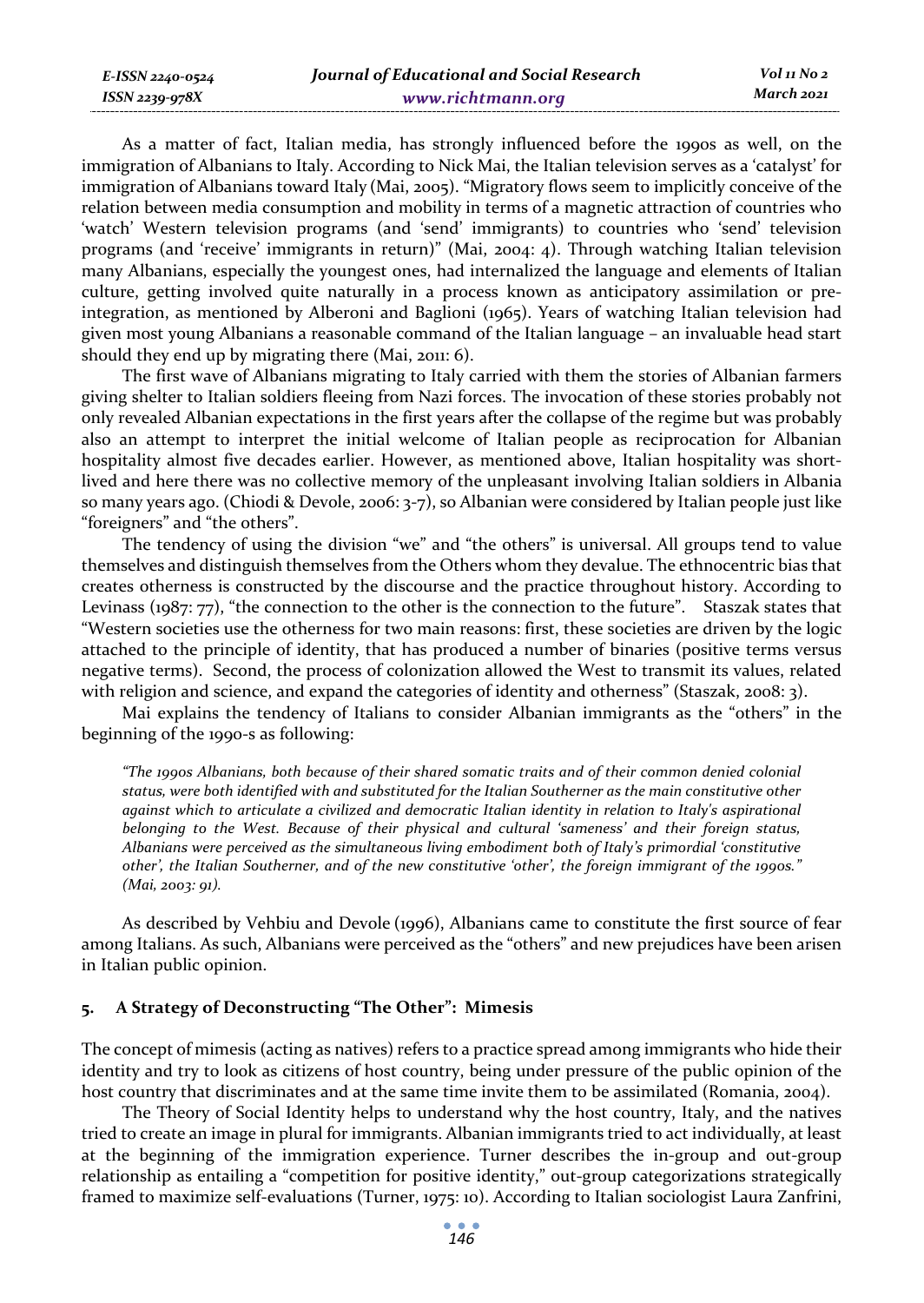| E-ISSN 2240-0524 | Journal of Educational and Social Research | Vol 11 No 2 |
|------------------|--------------------------------------------|-------------|
| ISSN 2239-978X   | www.richtmann.org                          | March 2021  |

there is an innate tendency of man to seek a positive social identity (Zanfrini, 2007: 88). Many Albanians, in the beginning, adopted the strategy of mimesis, seeking to identify with locals while trying to be part of an in-group. After arriving in the host country, immigrants tend to view the positive aspects of the host society's culture and lifestyle.

 This phenomenon, according to Albanian scholar Zyhdi Dervishi, can be explained by factors generated from the origin country. According to him this phenomenon can be explained as a reaction to the repressive, extreme ethnocentric practices imposed by the communist regime in Albania. After arriving in Italy, Albanian immigrants almost instinctively switched to positions of xenocentrism, a tendency that lasts from one to the first 7-8 months of the migrant experience (Dervishi, 2003: 207-18). The individualization or 'de-collectivization' of Albanian identities is conventionally viewed as a reaction to the communist past (King & Mai, 2008: 18), which forced people to act, wear, speak and live equally, according to the norms set by the communist system, to lead compulsory collective life, losing the sense of individuality.

On the other hand, Fabio Berti, professor at University of Siena in Italy, in his article "Immigrazione albanese in Italy" (Albanian Immigration in Italy), emphasizes the role of a very important factor generated from the host country, which pushes immigrants to mimesis. According to him, immigrants, under the pressure of public opinion which discriminates and at the same time invites them to assimilate, conceal some parts of their original identity in order to look more like citizens of the host country's culture" (Berti, 2006: 139-40).

In reality, Albanians had cultivated the myth of the "Promised Land" toward Italy way before the fall of the communist regime. Especially teenagers and young adults, had already undergone a process of *anticipatory assimilation* to Italy and its way of life even before their 'migratory projects' came to life. Years of watching Italian television had given most young Albanians a reasonable command of the Italian language (King & Mai, 2008: 7) and culture as well.

SH.R., female 59 years old, who came in Italy on board of the "Butrinti" boat, in his interview states:

*"At first, Albanians were prejudiced and negatively stigmatized. If you said you were an Albanian, people reacted negatively and avoided all forms of communication. In order to dodge these reactions, I used to speak Italian in public places. The natives assumed I was either Russian or Nordic because of my blue eyes, light skin and blonde hair. It is hard to accept, but sometimes I hid my nationality…"* 

Y.Ç., now 72 years old, during his remarks said:

*"I went to Italy by boat in that massive migration of March 1990 and I stayed in Bari for 9 months. During that time, a negative opinion was spread among the natives, for us, Albanians. I have always hated the generalization of opinion. There are black sheep and white ones everywhere. I remember one day, traveling by train, I found a wallet. There was some money inside, and I never thought of taking it, so I decided to bring the wallet to the Questura of Bari. One day latter, this story became the most important news in the local newspaper "The Albanian who found and returned the wallet…" I wanted the opinion about Albanians to be changed. We were people, just like the Italians, but we had lived in different conditions and this was the only difference between us… I returned to Albania in 1991. Migrating was not for me".* 

Studies have shown that prejudicial and discriminatory experiences have a negative impact on an individual's well-being, and at group level, these experiences can be a risk factor for adaptation in the host society (Beiser et al, 1988). As Jelloun mentioned, *change can only be accepted when… at least there are means to hide and make this change invisible* (Romania, 2004: 170)*.* That's why mimesis was a strategy used especially at the beginning of the experience of Albanian people settled in Italy coasts.

According to Vincenzo Romania, the reasons that have made some Albanians mimetizing in Italy, depend on situations, distribution in the territory, extended family and the weak connection between national identity and religious identity (Ibid). Many studies have shown the influence of the religion on the identity formation (Gordon et al, 1967; Verhoeven & Hutsebaut, 1995; Whitley & Kite, 2010). For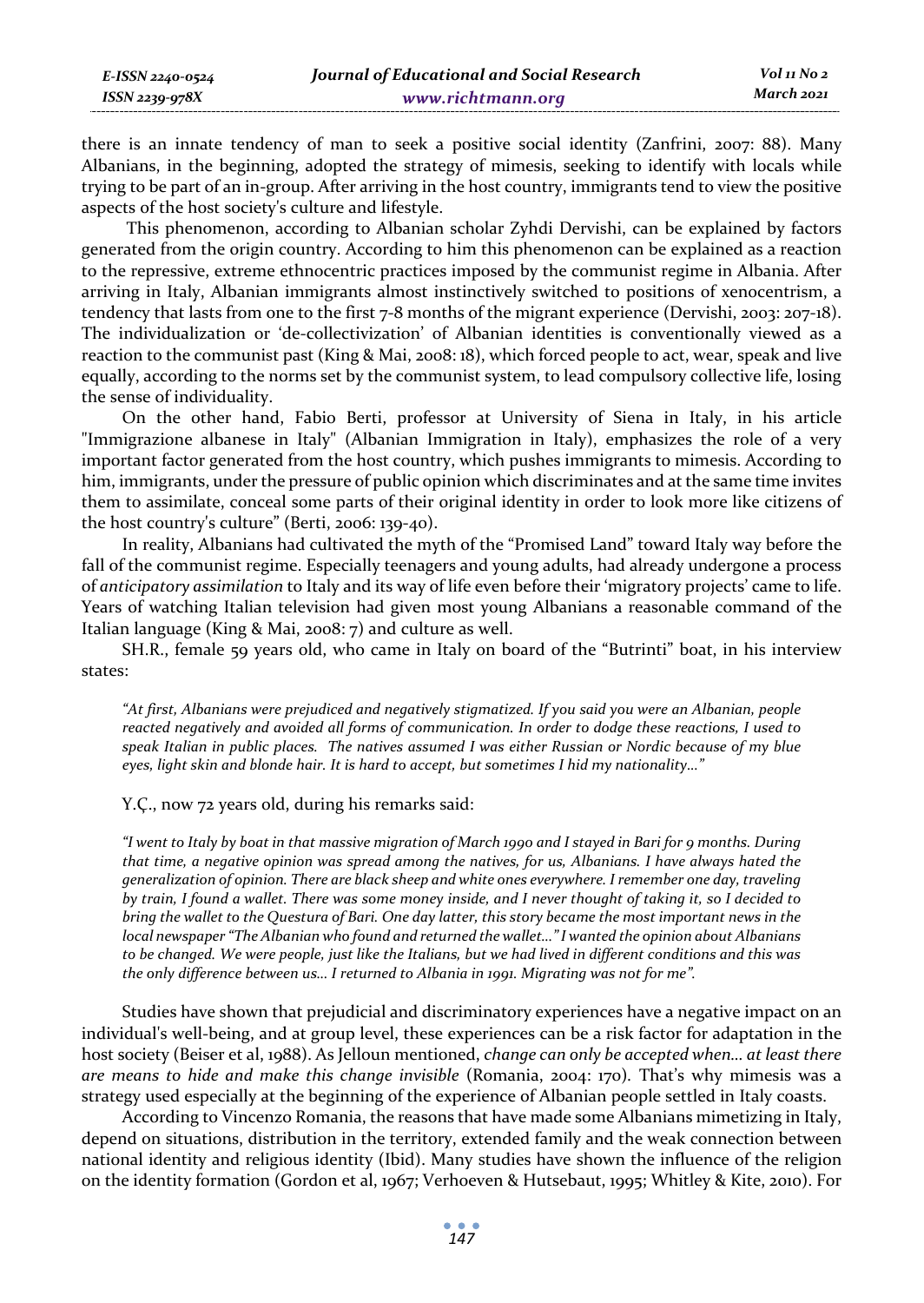| E-ISSN 2240-0524 | Journal of Educational and Social Research | Vol 11 No 2 |
|------------------|--------------------------------------------|-------------|
| ISSN 2239-978X   | www.richtmann.org                          | March 2021  |

Durkheim, religious rites and ceremonies are fundamental to the stability and strengthening of social ties between members of a group and influence the cultivation of a sense of solidarity between them (Durkheim, 1912).

Cultural and religious differences between natives and immigrants have often become a source of conflict in host societies and have hampered the integration process of immigrants in this country (Casanova, 2005). To avoid this conflict, in cases where the pressure of the local society is very strong and the religious identity of the immigrants is weak, many immigrants have chosen religious conversion as a mimesis strategy and a way of acceptance from the host society.

Because of prohibition of religious practices and the lack of religious institutions during the communist regime, especially from 1967 to 1990, the religion had a weak influence on the identity formation of Albanian people.

According to Devole, the inability to express oneself, the hiding of group identity, the internalization of prejudices about one's own nationality, the old or new complexes of inferiority, the decline of self-esteem, sooner or later, lead to real incompatibility, to the absorption of negative values, to dubious paths of integration… (Devole 2008, 195-200).

I.K., a 62-year-old man shows:

*"Yes, at the beginning we were embarrassed to say we were Albanian. We spoke in Italian, more precisely, the Tuscan dialect. Rarely we stayed in groups. We preferred not to be labeled as "those-Albanians" It was very interesting. Not all groups of migrants act like this. Chinese for example are closed in their groups. Or even Albanians of Kosovo act differently from us. Maybe because of their history, cultural and religious factors. Now things have changed a lot. We feel at home and are not embarrassed. We have gotten to know each other and we have overcome this inferiority complex."* 

### **6. The Reconstruction of Self-Identity**

This part of the paper seeks to explain how the perception of Albanians as *the Other*, has been altered by the natives through time.

Speaking about the reconstructing of the self- identity is a difficult task. In philosophical perspective, the big question on identity is "Who am I?" one possible answer is "Nothing yet, still in progress." If one sees the self not as an inner soul that is in us from birth (or perhaps from conception), but rather as a product of our actions and thoughts, then self-identity is something to be earned, not an already existing fact to be discovered (Solomon & Higgins, 2013: 210).

Sigmund Bauman, a researcher on identity issues in the age of globalization, has argued that identity is "something that needs to be invented rather than discovered". Identity is a kind of "formative game" that each individual tries to create, but while the enigma in this game is solved by the unison of different parts and the final image appears, there is no clarity about identity, because there is no moment when the "final image" emerges and there is no final result that we can adhere to. In the content of identity, Bauman asserts, "experiment with what you have" (2003: 56) and there is no way to know if you own the right parts or if there are missing parts, or how to save those parts, that are potentially valuable. It follows that "belonging" and "identity" are not engraved in stone, are not provided by a "life guarantee", but "are to a large extent negotiable ..." (2003: 6). Citing Hesse, Solomon and Higgins remind us that "each of us is a multitude of selves. We may be different selves in different circumstances. In a striking image, Hesse tells us that 'man is an onion,' with hundreds of different layers (selves)" (See: Solomon & Higgins, 2013: 212).

It is important to mention that after Italy faced the influx of Albanian immigrants, a kind of empathy was evoked towards them, recalling the experience of Italian emigration to more developed countries during the XIX and XX centuries.

Italy was long a sending country of migrants, with at least 25 million Italians emigrating between 1876 and 1973. Foreign immigration to Italy began during the 1970's. An aging and wealthier population has meant that lower skill, hazardous, low wage and low status jobs have been abandoned by Italians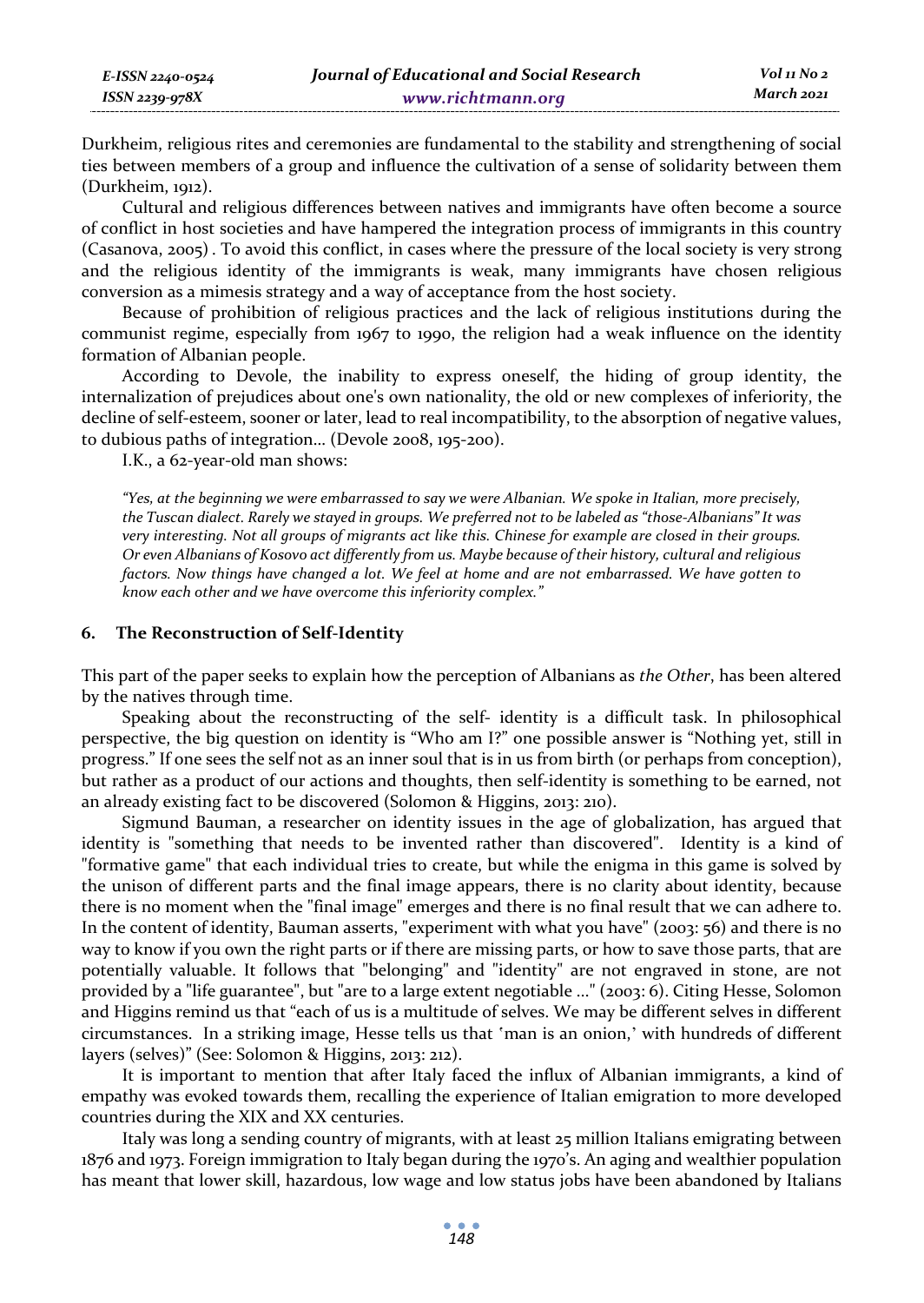(Chaloff, 2008: 5). Italy became an important destination for people from African and Asian countries and, after 1989, from Eastern European countries too (Mai, 2003: 86). At the beginning of the experience in the host country, the settled people generally do dirty, difficult, (relatively) dangerous and dull (4D) jobs. Comparing the experience of Italian emigrants then, with the Albanian immigrants in the beginning of the 1990's, Stella in his book "L'orda. Quando gli albanesi eravamo noi" (The horde. When we were the Albanians) wrote:

*"Were we dirty? Sure, but many portraits painted on us were shameful. It was shameful to accuse us to being mafia? Of course, but we cannot deny having imported in the States the mafia and the camorra. The truth is made up of several faces. Shades. Ambiguity. And if we go to reconstruct the other half of our history, we will see that the only real and substantial difference between "us" then and immigrants in Italy today is almost always the detachment of time. We have lived the experience before, them after..." (See: Casalbore, 2010).* 

According to Tsagarousianou, migration is not simply a flow of people, but it now 'refers to a constellation of economic, technological, cultural, ideological and communication flows and network' (Tsagarousianou, 2007: 45). So, referring to the Albanians in Italy, the attention mustn't be focused anymore on the crowd of people who came in Italy by ships in the beginning of the nineties, but on the relationship, communication and coexistence between the Albanian immigrants and the natives.

Over time, the coexistence and close familiarity of Albanian immigrants with Italian natives enabled a suppression of prejudices. Albanians, now adapted to the Italian society, have helped natives to think differently about them.

E.N., 41, an Albanian woman who lived in the province of Tuscany, during her storytelling said:

*"... At the beginning ... they said, 'How come you are Albanian?' Because ... television (influences-B.Z). Yes, at first when they found out that I was Albanian, I saw their reaction and heard them say "It is not possible that you are Albanian!". I used to tell them, and always do, "I'm Albanian because Albanians are like that If you hear unpleasant things about Albanians on the TV, do not assume that everyone is like that." "Over time, the natives have changed their opinion towards us...there is almost no division at all in this area between Italians and Albanians. In this area, most Albanians live with their families and they even bought houses here ... they already enjoy a well-being life...".* 

According to Norbert Elias, division and exclusion can be explained in terms of social relationships that are constructed as 'chains of interdependence that link people together' (Elias, 1978: 131). Referring to the study of Norbert Elias and John L. Scotson "Established and outsider" (1994) Ohlsson explains: "The image of the others, the outsiders, with relatively less power, had a tendency to be based on those worse off, whose characters were negatively enhanced. Members of the established partition that fell outside the frame, "black sheep", had a tendency of being expelled or excluded. However, this figuration was not a static situation, but a continuous dynamic process" (Ohlsson, 2003: 4).

Being a dynamic process means that the relations between the established people and the outsiders can be changed through the time. As Elias and Scotson's explained, the stigmatization usually is directed to the newcomers. The established groups tend to stigmatize and exclude the new groups, for the fact that they do not have a history in the host country, regardless of the race and ethnicity to which they belong (Elias & Johnson, 1994).

Referring to the case of Albanians in Italy, especially those who have migrated in the early nineties, as time went by, they started to become "the established" and their position of the outsider has been replaced by the newcomers. During their recalls, people mentioned how prejudices, once directed at Albanians, later turned to Romanians (the newcomers), who filled the streets of Italy especially after 2007, when Romania joined the European Union.

A.P., 66, an Albanian man who was settled at Siena in the beginning of the nineties, recalls:

*"One positive thing for the Albanian community is that now we are not pinpointed negatively. Especially*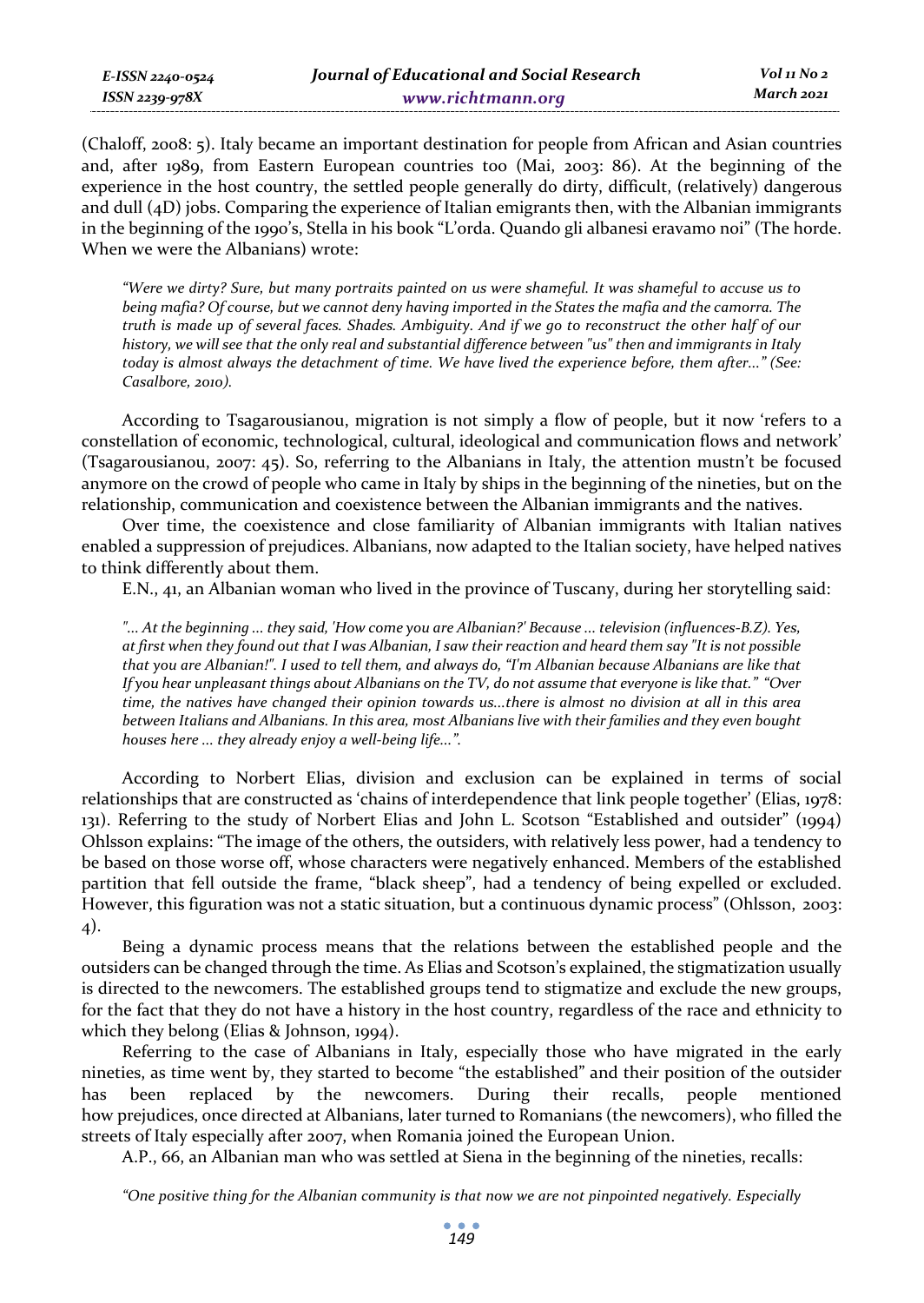*during the '90s, it was normal to find an Albanian on the first page of the newspapers. When Romania became part of the EU, many Romanians came to Italy and started doing things that we used to do, for example, we all gathered at Piazza del Campo in the beginning, but after we stopped doing it. The Romanians did the same, so the attention shifted from us to them."* 

Researcher Nicola Mai throws up the idea that another interesting factor that should be analyzed is the classic demographic indicator of mixed marriages with locals (Mai, 2011: 7). Mixed marriages between Italians and foreigners have grown significantly over the last decade. In 2005, marriages of Italian citizens with a foreigner accounted for 12.5 percent of all marriages in Italy. This indicator in 1995 was only 4.8 percent (ISTAT, 2007: 5). In 2013, from 1,354 marriages in which at least one spouse is of Albanian nationality, more than half of them concern an Italian husband and an Albanian wife (53.6 per cent) (See: Husha, 2016).

Today, it is difficult to mention statistics about mixed marriages, because many Albanians have been naturalized in Italy, obtaining the Italian citizenship.

M. C., 51, is an Italian woman, married with E.C., an Albanian man. They live in Matera, Bari and have two children. During her interview M. remembered:

*"E., came in Italy by boat with his father and I met him in a refugee camp in Bari. I remember very well his innocent face. E., was so polite, a nice person and well educated. It was impossible not to fall in love with him (she smiles). I was aware about "the struggle" I had to undergo with my parents at that time to marry E., because of the opinion about Albanians was very bad in Italy at that time, but I was convinced he was the right one. I have found thousands of common values between me and E., between my family and his family and I'm happy to marry him."* 

Despite the stigma and prejudice created by the generalization of some cases, especially through the media, Albanians have tried to reconstruct their identity through showing values such as punctuality, keeping the word, loyalty, desire to learn and progress, help others etc. To build a life with dignity, Albanian parents push their children to be enrolled at Italian universities. Albanian scholar Zyhdi Dervishi argues that education is seen by Albanian emigrants as a "mechanism" of integration into the host society, as a kind of "lift" to dignity, and therefore education turns into an expression of cultural value important to them (Dervishi, 2003: 153-54).

Another way of reconstructing the dignity was the approach toward work. The coexistence with natives, thrusted many Albanians to startup businesses in partnership with natives.

According to Werner Sombart immigrants (foreigners) tend to present anti-conformist qualities, critical spirit, entrepreneurial and creative, qualities that are found in social figures excluded in society. Since immigrants have nothing to do with tradition and the symbolic apparatus of the host society, they cultivate the ability to conduct commercial and financial activities. On the other hand, it needs to be taken into account that individuals who decide to emigrate are more active, willing, courageous, cold-minded, less sensitive and with personalities focused on the future. To get out of the situation of need and avoidance, immigrants tend to become entrepreneurs, developing skills that they would not have developed in their homeland (Sombart, 1916).

In many cases they see the collaboration with the natives, as a good way to express their personalities, to be successful, and use this collaboration as an instrument to reconstruct their identity that drives them to be better accepted in the host society.

DH.S., a 50-year-old man from Kavaja (a small city 55 kilometers from Tirana), during his storytelling claimed:

*"… I managed a company in collaboration with an Italian citizen. We had separated liabilities. The salary of the employees was my task, the others were of his part…we trusted each-other".* 

It seems that the prejudiced tendencies of the natives towards the Albanian immigrants were overcome through time and lost their significance when common values and common interests were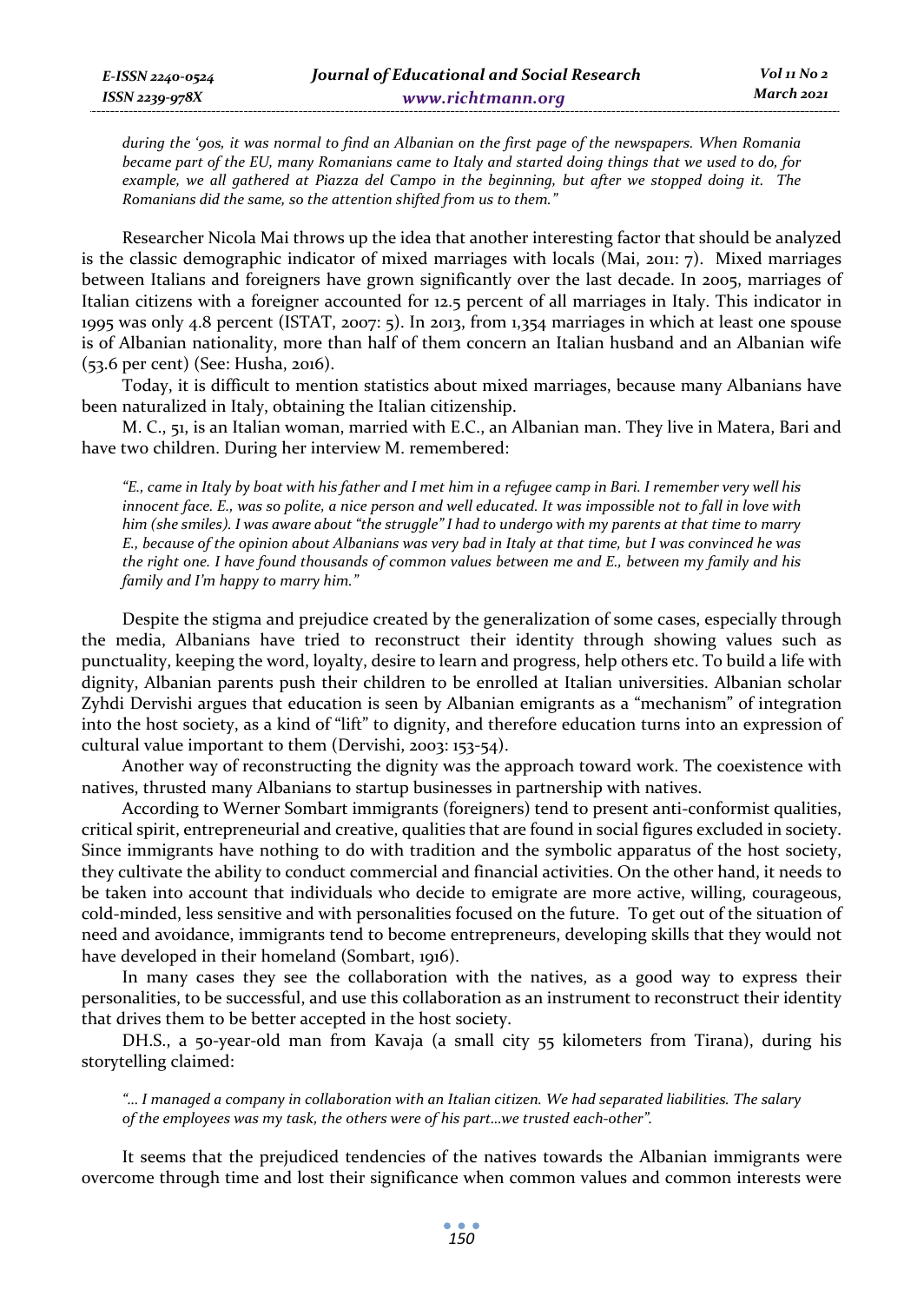identified between these two groups. Being co-owners with natives in entrepreneurial activities is an expression on one hand of a social "openness" of the host society, and, on the other hand, of a very good ability of successful integration of Albanian immigrants into the host country.

As the Albanian scholar Dervishi mentioned in its book "Sociologji Kulture 1. Vështrime të Kryqëzuara në det" (Sociology of culture 1. Crucified views on the sea), the migratory experience leads immigrants, but also locals, to relative cultural attitudes. According to Wong cultural relativism holds that important cultural differences exist (descriptive cultural relativism) and the truth or justifiability is relative to groups i.e. that what is true or justified for one group is not true or justified for another group (epistemological cultural relativism) (Wong, 2009: 91).

K.S, man, 63 claimed:

*E-ISSN 2240-0524 ISSN 2239-978X*

> *"Well, I remember 30 years ago, and comparing to nowadays, I can really say that is completely different. I do not see any barriers and divisions any more. We know each other very well, we know each other's past, problems and traditions as well. Everyone is aware that black and white sheep can be find in each society. The figure of the Albanian is not generalized any more. The one who honestly work is fully respected and occupies an important place in Italian society".*

Reflecting on the above-mentioned narration, it is worth to mention, what Howson (2009) has shown, the cultural relativism is associated with a general tolerance and respect for difference, to an understanding of people's values, beliefs and practices.

### **7. Conclusions**

The formation of "the other", which is shaped by social interaction, directs people's thoughts, perceptions and actions. The analyze of "the other" image construction, explored in the case of Albanians in Italy, pointed out that the image of "the other", as a universal process, is created more quickly under the influence of factors that make the "other" more visible, such as the massive exodus by boats in 1991.

With the aim to deconstruct the image of "the other", the mimesis tendencies at the beginning of the migrant experience have been adopted in Albanian immigrants' case, pushed by the will for a positive social identity.

An Italian quote says 'Tutto il mondo è paese', (The whole world is one country), which best demonstrates that human beings, despite their differences, react similarly in similar circumstances.

The coexistence between "the foreigners" (they) and natives (we) helped rebuilding the perceptions, attitudes, behaviors and identities, even though self-identity is a never-ending process.

### **References**

Alberoni, F. & Baglioni, G. (1965). L'integrazione dell'immigrato nella società industriale. Bologna: Il Mulino.

Arendt, H. (1978). *The life of Mind, One-volume Edition, Editor: Mary Mccarthy, A Harvest Book, New York: Harcourt, INC.*

Bauman, Z. (2003). Intervista sull'identità. Roma: Editori Laterza.

Beouvoir, S. De. (1952). The Second Sex. New York: Alfred Knoph.

- Berti, F. (2006). L'immigrazione albanese in Italia'*,* in *L. Giannelli, La ricchezza multiculturale del territorio.* Siena: Goreé.
- Campani, G. (2001). Migrants and media: the Italian case. *in King, R. and Wood, N. (eds) Media and Migration: Constructions of Mobility and Difference.* London: Routledge.
- Casanova, J. (2005). Immigration and the new religious pluralism: a EU-US comparison*.*  http://www.ipri.pt/eventos/pdf/Paper\_Casanova. pdf. Accessed on 25 February 2020.
- Chaloff, J. (2008). Albania and Italy, Migration Policies and their Development Relevance. A Survey of Innovative and "Development-Friendly" Practices in Albania and Italy. *Centre for Social and Political Studies (CeSPI), Rome, Working Paper No.51.*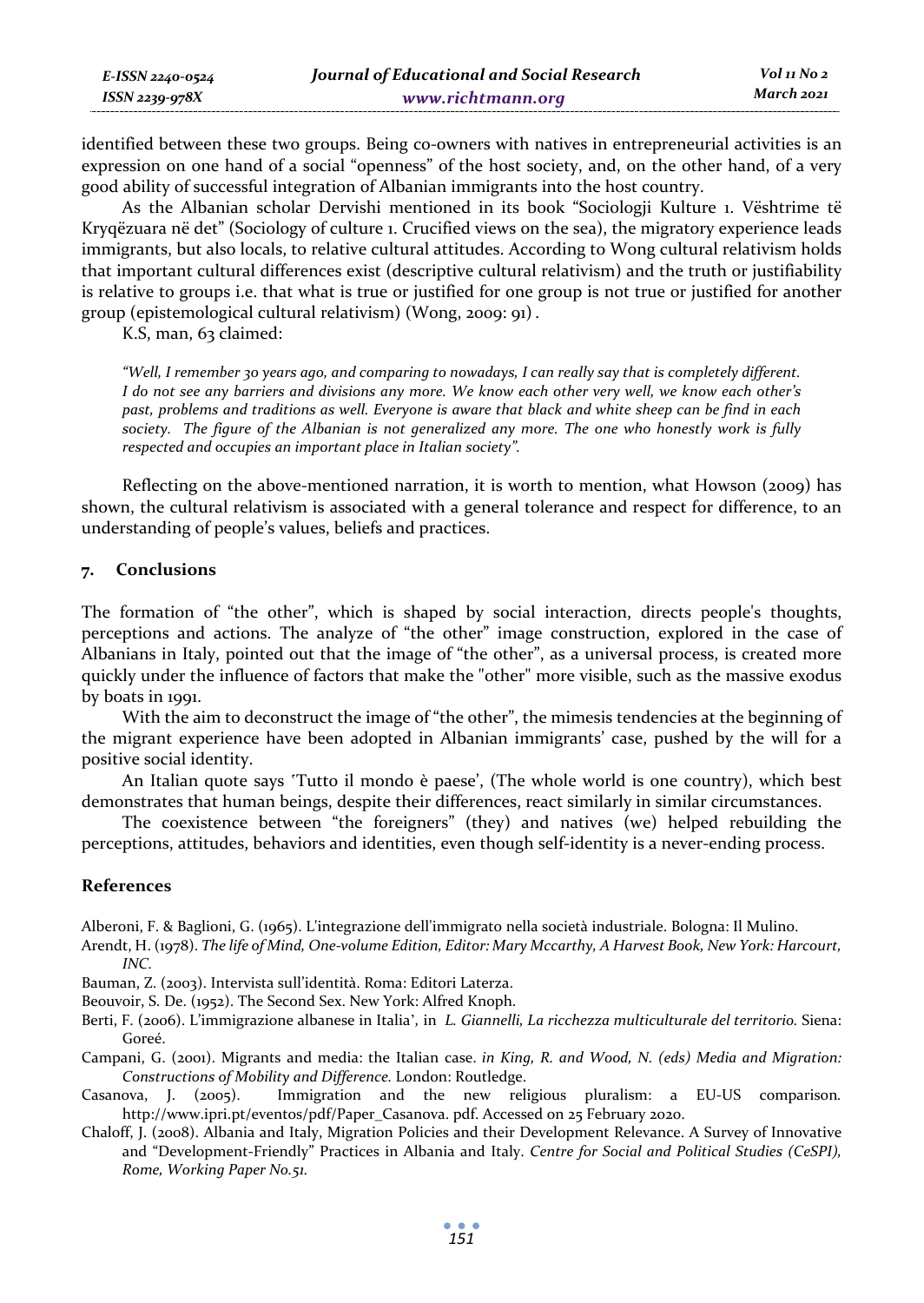- Chiodi, L. & Devole, R. (2006). Conflicting memories and mutual representations: Italy and Albania since 1989. Osservatorio Balcani e Caucaso, January.
- *Cohen*, J. H. (2004). The *Culture of Migration* in Southern Mexico. Austin, TX: University of Texas Press.
- Crang, M. (1998). Cultural Geography. London: Routledge.
- Dervishi , Z. (2003). Vështrime të kryqëzuara në det. Sociologji kulture 1. Tiranë: Jerusalem.
- Devole, R. (2008). Ura mbi det. Emigracioni shqiptar në Itali. Tiranë: Ora.
- Duncan, J. (1993). Sites of representation, Place, time and the discourse of the Other. In *Duncan, J& Ley, D. (eds). Place̸ Culture̸ Representation.* 39-56. London: Routledge.
- Durkheim, E. (1912). Les formes élémentaires de la vie religieuse. Paris: Alcan. [Eng. trans., Karen E. Fields, 1995].
- Elias, N. & Scotson, J. L. (1994). The established and the outsiders. A sociological enquiry into community problems. Second edition. London: Sage publication.
- Elias, N. (1978). What is sociology? London, UK: Hutchinson, Reproduced in *The collected works of Norbert Elias,*  vol. 5. (2012). 'What is sociology?' Dublin, Ireland: University College of Dublin Press.
- Esparza, P. (1991). L'odisseas del Vlora, la nave che porto 20.000 rifugati albanesi a Bari*.* August. Yitali.com/2016/08/08/. Accessed on 01 November 2020.
- Ferrucio, P. (1998). Conflict and migration. A case study of Albania. Rome: CeSPI Occasional paper.
- Giddens, A. (1991). Modernity and self-identity: Self and Society in the late Modern Age. Sandford University Press.
- Gordon, W. A. & Michael, J. R. (1967). Personal religious orientation and prejudice. Journal of Personality and Social Psychology, 5.
- Hall, S.(1990). Cultural identity and Diaspora. In Rutherford, J. eds. *Identity: Community, Culture, Difference.* 222- 237. London: Laurence Wishart.
- Hegel, G. (1977). Phenomenology of spirit. Oxford: Clarendon.
- Howson, A. (2009). Cultural Relativism. EBSCO Research Starter. https://www.ebscohost.com/uploads/imported /thisTopic-dbTopic-1247.pdf. Accessed on 02 October 2020.
- http://www.panorama.com.al/eksodi-biblik-porti-i-durresit-para-25-vitesh-ne-fotografi/
- https://www.tuttitalia.it *k*tatistiche *k*ittadini-stranieri *k*lbania / Albanesi in Italia statistiche e distribuzione per regione. Accessed on 02 January 2021.
- https://www.youtube.com/watch?v=lv7xE\_90AwY , Accessed on 05 November 2020.
- Husha, A. (2016). Percorso immigratorio come via d'emancipazione, http://shqiptariiitalise.com/te-jetosh-neitali/te-jetosh-ne-itali/te-jetosh-ne-itali/donne-albanesi-in-italia-il-percorso-immigratorio-come-via-demancipazione.html. Accessed on 02 November 2020.
- Iosifides, Th. & Sporton, D. (2019). Biographical methods in migration research. In: *Sirkeci, I., Iosifides, Th., Tona, C.De., Frisina, A. Reader in Qualitative methods in Migration Research.* London: Transnational Press.
- Isaacs, H. R. (1975). Idols of the tribe: Group identity and political change. Harper & Row.
- Jelloun, T. B. (2008). Le pareti della solitudine. Einaudi.
- King, R. & Nicola, M. (2002). Of Myths and Mirrors: Interpretations of Albanian Migration to Italy. *Studi Emigrazione, 145.*
- King, R. & Nicola, M. (2008). Italophilia meets Albanophobia: paradoxes of asymmetric assimilation and identity processes amongst Albanian immigrants in Italy. in *Ethnic and Racial Studies, 32(1)*. https:// doi.org/10.1080/01419870802245034. Accessed on 02 October 2020.
- King, R. & Vullnetari, J. (2003). Migration and Development in Albania. Sussex Centre for Migration Research December. Working paper 5. http://www.sussex.ac.uk/Units/SCMR/drc/publications/working\_papers/WP-C5.pdf. Accessed on 09 November 2020
- Lacan, J. (1966). 2. (Ed.) Ecrits. Editions du Seuil.
- Levinas, E. (1948). Le Temps et l'Autre. Paris: Presses Universitaires de France, 2004.
- Maalouf, A. (2001). L'identità. Milano: Bompiani.
- Mai, N. (2003). The cultural construction of Italy in Albania and vice versa: Migration dynamics, strategies of resistance and politics of mutual self-definition across colonialism and post-colonialism'.Modern Italy 8(1):77-93. DOI: 10.1080/1353294032000074098
- Mai, N. (2004). Looking for a More Modern Life…': the Role of Italian Television in the Albanian Migration to Italy. *Westminster Papers in Communication and Culture*, 1(1), pp.3–22. DOI: http://doi.org/10.16997/wpcc.200. Accessed on 01 November 2020.
- Mai, N. (2005). The Albanian Diaspora-in-the-Making: Medi, Migration and Social Exclusion. in: *Journal of Ethnic and Migration Studies,* 31(3), 543-61.
- Mai, N. (2011). Reluctant circularities: the interplay between integration, return and circular migration within the Albanian migration to Italy. European University Institute. Florence: Robert Schuman Centre For Advanced Studies. https://cadmus.eui.eu/bitstream/handle/1814/19718/METOIKOSItaloAlbaniancasestudyreport.pdf?sequence=1.